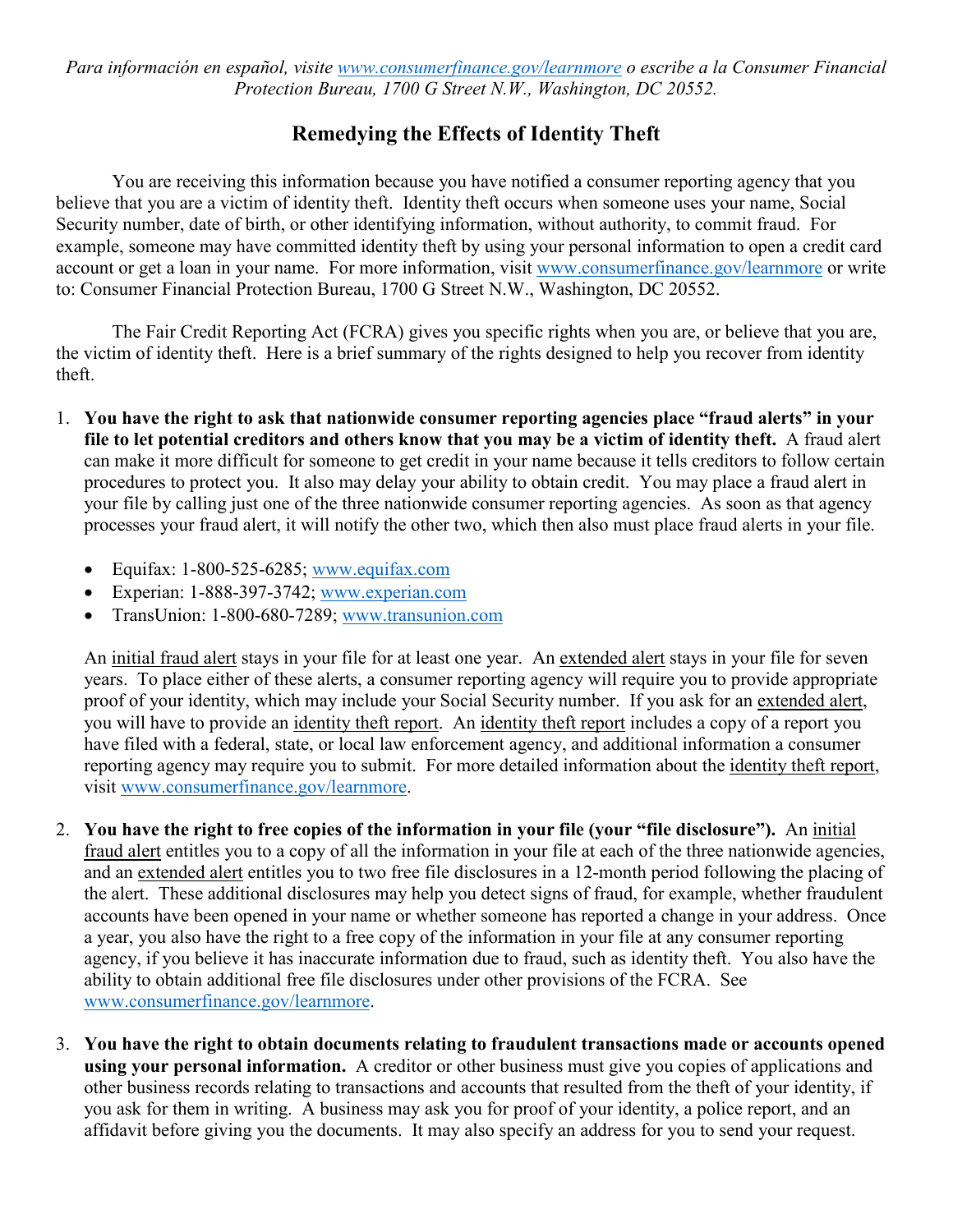Under certain circumstances a business can refuse to provide you with these documents. See [www.consumerfinance.gov/learnmore.](http://www.consumerfinance.gov/learnmore)

- 4. **You have the right to obtain information from a debt collector.** If you ask, a debt collector must provide you with certain information about the debt you believe was incurred in your name by an identity thief – like the name of the creditor and the amount of the debt.
- 5. **If you believe information in your file results from identity theft, you have the right to ask that a consumer reporting agency block that information from your file.** An identity thief may run up bills in your name and not pay them. Information about the unpaid bills may appear on your consumer report. Should you decide to ask a consumer reporting agency to block the reporting of this information, you must identify the information to block, and provide the consumer reporting agency with proof of your identity and a copy of your identity theft report. The consumer reporting agency can refuse or cancel your request for a block if, for example, you don't provide the necessary documentation, or where the block results from an error or a material misrepresentation of fact made by you. If the agency declines or rescinds the block, it must notify you. Once a debt resulting from identity theft has been blocked, a person or business with notice of the block may not sell, transfer, or place the debt for collection.
- 6. **You also may prevent businesses from reporting information about you to consumer reporting agencies if you believe the information is a result of identity theft.** To do so, you must send your request to the address specified by the business that reports the information to the consumer reporting agency. The business will expect you to identify what information you do not want reported and to provide an identity theft report.
- 7. The following FCRA right applies with respect to nationwide consumer reporting agencies:

## **CONSUMERS HAVE THE RIGHT TO OBTAIN A SECURITY FREEZE**

**You have a right to place a "security freeze" on your credit report, which will prohibit a consumer reporting agency from releasing information in your credit report without your express authorization.** The security freeze is designed to prevent credit, loans, and services from being approved in your name without your consent. However, you should be aware that using a security freeze to take control over who gets access to the personal and financial information in your credit report may delay, interfere with, or prohibit the timely approval of any subsequent request or application you make regarding a new loan, credit, mortgage, or any other account involving the extension of credit.

As an alternative to a security freeze, you have the right to place an initial or extended fraud alert on your credit file at no cost. An initial fraud alert is a 1-year alert that is placed on a consumer's credit file. Upon seeing a fraud alert display on a consumer's credit file, a business is required to take steps to verify the consumer's identity before extending new credit. If you are a victim of identity theft, you are entitled to an extended fraud alert, which is a fraud alert lasting 7 years.

A security freeze does not apply to a person or entity, or its affiliates, or collection agencies acting on behalf of the person or entity, with which you have an existing account that requests information in your credit report for the purposes of reviewing or collecting the account. Reviewing the account includes activities related to account maintenance, monitoring, credit line increases, and account upgrades and enhancements.

To learn more about identity theft and how to deal with its consequences, visit [www.consumerfinance.gov/learnmore,](http://www.consumerfinance.gov/learnmore) or write to the Consumer Financial Protection Bureau. You may have additional rights under state law. For more information, contact your local consumer protection agency or your state Attorney General.